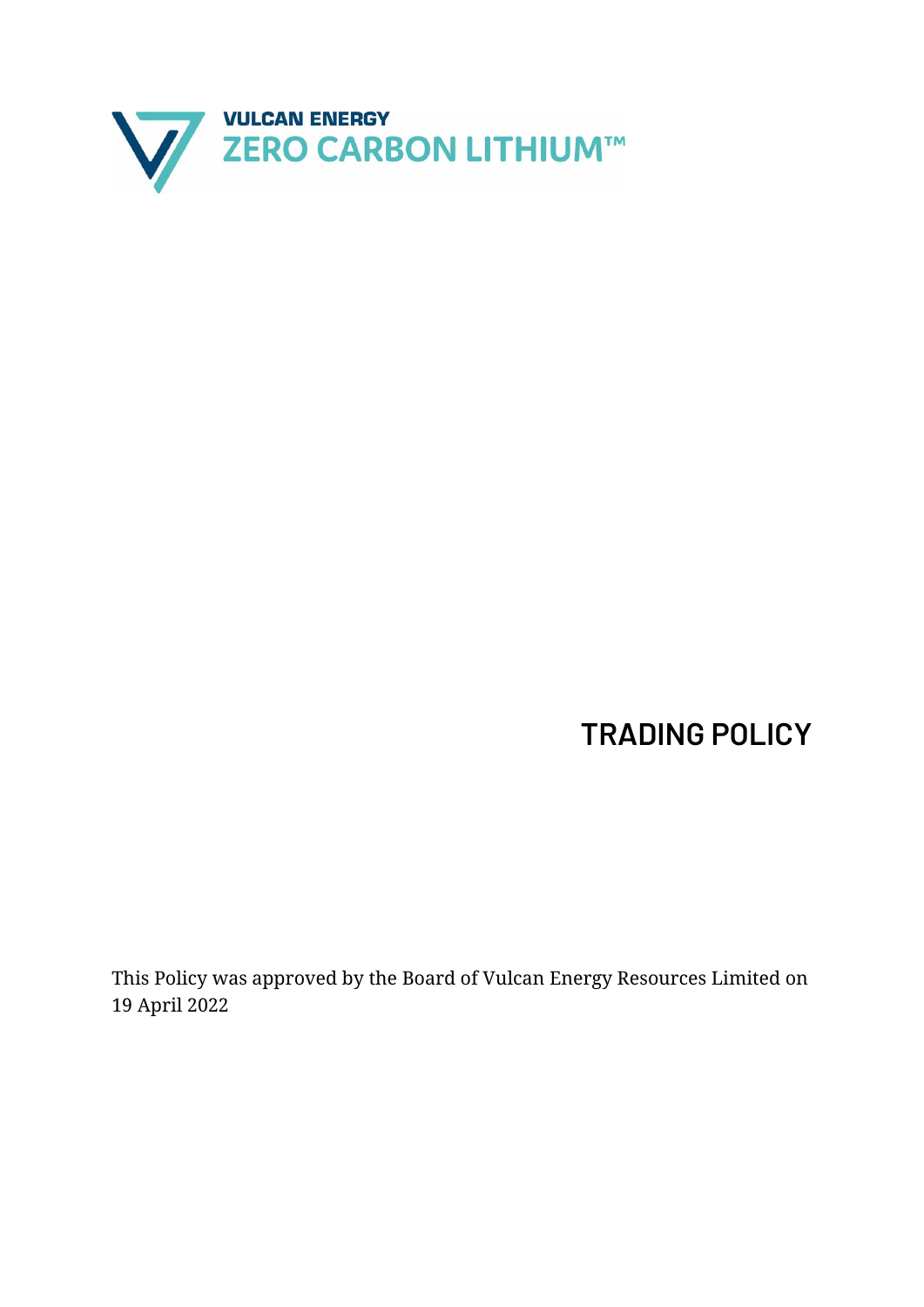# **1. Introduction**

These guidelines set out the policy on the sale and purchase of ordinary shares and other securities (together hereinafter defined as **Securities**) in the Company. This policy applies to:

- Permanent Insiders (defined below);
- full-time, part-time and casual employees; and
- contractors, consultants and advisers of,

the Company and its Related Bodies Corporate (the latter as defined in the Corporations Act 2001 (Cth)) (together defined as **Staff**).

Permanent Insiders are those persons having authority and responsibility for planning, directing, and controlling the activities of the entity, directly or indirectly, including any director (whether executive or otherwise) of that entity. The Company has determined that its Permanent Insiders are its directors, key executives and other such individuals that the Company has placed on its list of permanent insiders which it has set up on the EQS platform used to comply with the reporting requirements resulting from capital market law in Germany. Such list will be updated from time to time in case any person is added or taken off the list of permanent insiders.

All Staff are encouraged to be long-term holders of the Company's Securities and it is prohibited to undertake short-term or speculative trading $^{\rm 1}$  $^{\rm 1}$  $^{\rm 1}$  in Company Securities; as such it is important that care is taken in the timing of any purchase or sale of Securities.

The purpose of these guidelines is to assist Staff to avoid conduct known as 'insider trading' which is a criminal offence and can lead to imprisonment. In some respects, the Company's policy extends beyond the strict requirements of the Australian Corporations Act 2001 (Cth) and /or the European Regulation No. 596/2014 on market abuse (Market Abuse Regulation – MAR).

# **2. What Types of Transactions are Covered by this Policy?**

This policy applies to both the sale and purchase of any Securities of the Company and its subsidiaries on issue from time to time.

# **3. What is Insider Trading?**

# **3.1. Prohibition**

Insider trading is a criminal offence. It may also result in civil liability and imprisonment and **no Staff may trade in Securities whilst being in possession of inside information**. In broad terms, a person will be guilty of insider trading if:

(a) that person possesses information of a precise nature which is relating, directly or indirectly, to the Company or to the Company's Securities, and such information is not generally available to the market and if it were generally available to the market, would be likely to have a material effect on the price or value of the Company's Securities (i.e. information that is 'price sensitive'); and

<span id="page-1-0"></span><sup>&</sup>lt;sup>1</sup> In this document, short-term or speculative trading refers to trading in Company where the shares are held for less than 6 months.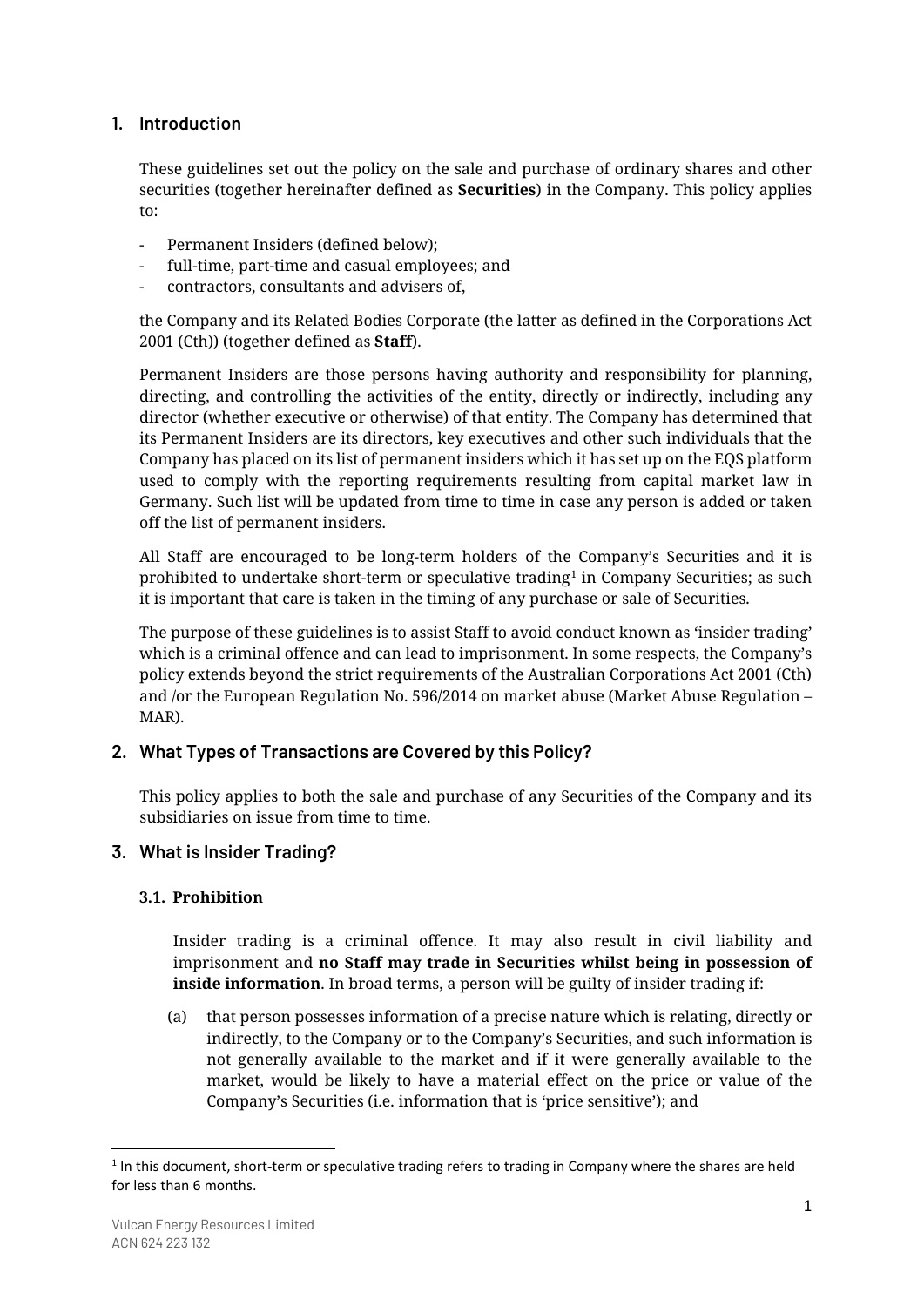- (b) that person:
	- (i) buys or sells Securities in the Company; or
	- (ii) procures someone else to buy or sell Securities in the Company; or
	- (iii) passes on that information to a third party where that person knows, or ought reasonably to know, that the third party would be likely to buy or sell the Securities or procure someone else to buy or sell the Securities of the Company.

Further, under German law, the attempt of a person to engage in such activities is also/already considered insider dealing and thus prohibited.

## **3.2. Examples**

To illustrate the prohibition described above, the following are possible, non-exclusive, examples of price sensitive information which, if made available to the market, may be likely to materially affect the price of the Company's Securities:

- (a) the Company considering a major acquisition;
- (b) the threat of major litigation against the Company (e.g. significant product liability or environmental damage cases);
- (c) the Company's revenue and profit or loss results materially exceeding (or falling short of) the market's expectations;
- (d) a material change in debt, liquidity or cash flow;
- (e) a significant new development proposal (e.g. new product or technology);
- (f) the grant or loss of a major contract;
- (g) a management or business restructuring proposal;
- (h) a share issue proposal or any significant corporate action such as capital increases, capital reductions, share buy-backs or issuing convertible bonds;
- (i) an agreement or option to acquire an interest in a mining tenement, or to enter into a joint venture or farm-in or farm-out arrangement in relation to a mining tenement; and
- (j) significant discoveries, exploration results, or changes in reserve/resource estimates from mining tenements in which the Company has an interest; or
- (k) significant changes in the shareholder structure.

#### **3.3. Dealing Through Third Parties**

The insider trading prohibition extends to dealings by individuals through nominees, agents or other associates, such as family members, family trusts and family companies (referred to as "**Associates**" in these guidelines).

# **3.4. Information However Obtained**

It does not matter how or where the person obtains the information – it does not have to be obtained from the Company to constitute inside information.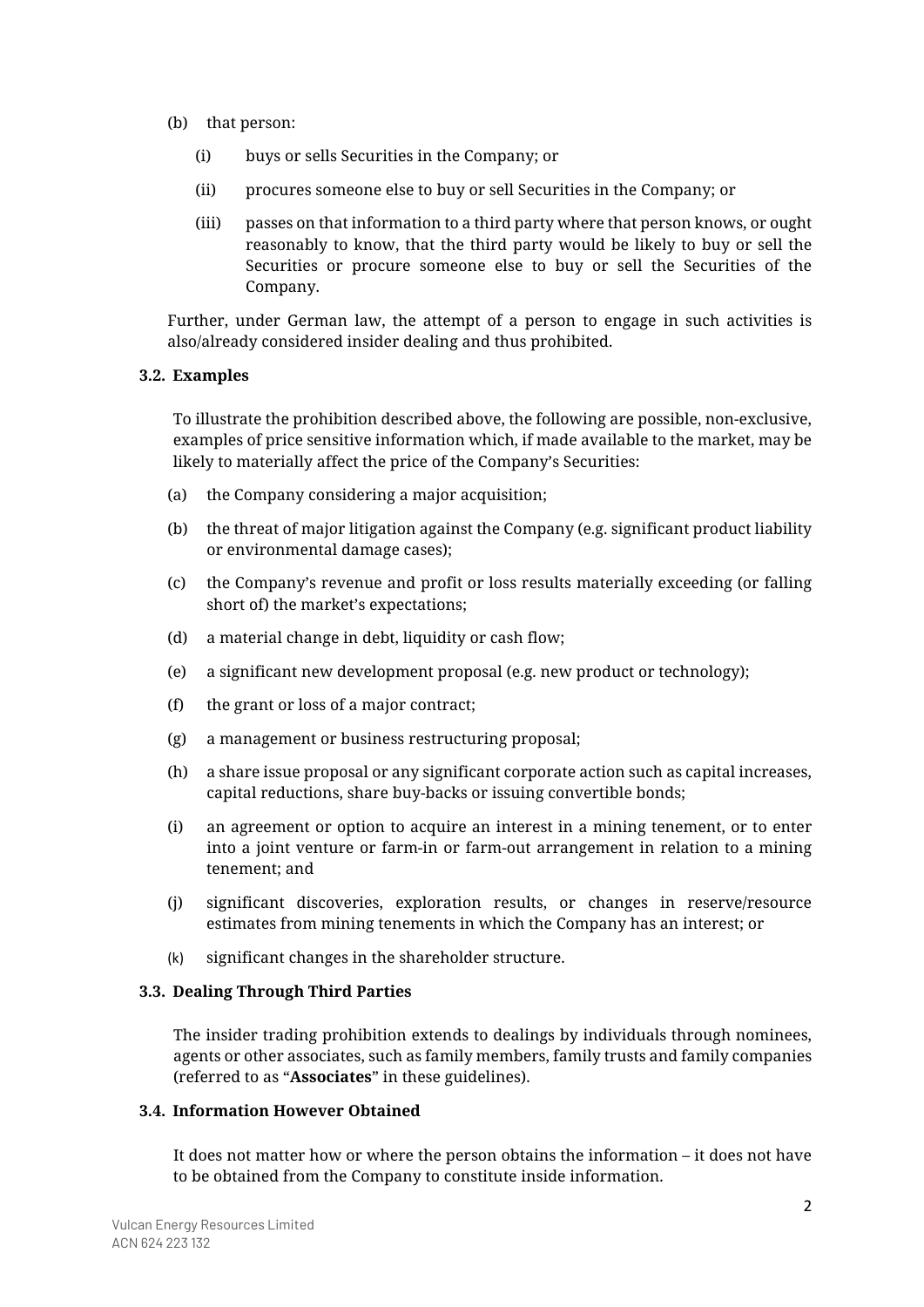## **3.5. Information relating indirectly to the Company or its Securities**

The information may relate directly or indirectly to the Company or its Securities. There is therefore no requirement for the information to affect the price of the Company's Securities, have occurred in the Company's field of activity or to relate directly to the Company or its Securities in order to be considered as inside information.

## **3.6. Employee Share Schemes**

The prohibition does not apply to acquisitions of Securities by employees made under employee share or Security schemes, nor does it apply to the acquisition of shares as a result of the exercise of Securities under an employee incentive scheme.

However, the prohibition **does** apply to the sale of shares acquired under an employee share scheme and also to the sale of shares acquired following the exercise of a Security granted under an employee incentive scheme.

# **4. Guidelines for Trading in the Company's Securities**

## **4.1. Closed Periods**

Permanent Insiders must not, except in exceptional circumstances, deal in Securities of the Company during the following periods:

- (a) 30 calendar days prior to, and 48 hours after the release of the latter of the Company's Annual Report or relevant announcement;
- (b) 30 calendar days prior to, and 48 hours after the release of the latter of the consolidated interim of the Company or relevant announcement; and
- (c) 30 calendar days prior to, and 48 hours after the release of the latter of the Company's quarterly reports or relevant announcement (if applicable),

#### (together the **Closed Periods**).

The Company may at its discretion vary this rule in relation to a particular Closed Period by general announcement to the Permanent Insiders either before or during the Closed Periods. However, if any Permanent Insider is in possession of price sensitive information which is not generally available to the market, then he or she must not deal in the Company's Securities at **any** time it is in possession of such information.

## **4.2. No Short-term Trading in the Company's Securities**

It is prohibited for any member of Staff to engage in short-term trading of the Company's Securities except, subject to the other terms of these guidelines for the exercise of convertible Securities where the shares will be sold shortly thereafter.

#### **4.3. Securities in Other Companies**

Buying and selling Securities of other companies with which the Company may be dealing is prohibited where an individual possesses information which is not generally available to the market and is 'price sensitive' even if the information may be price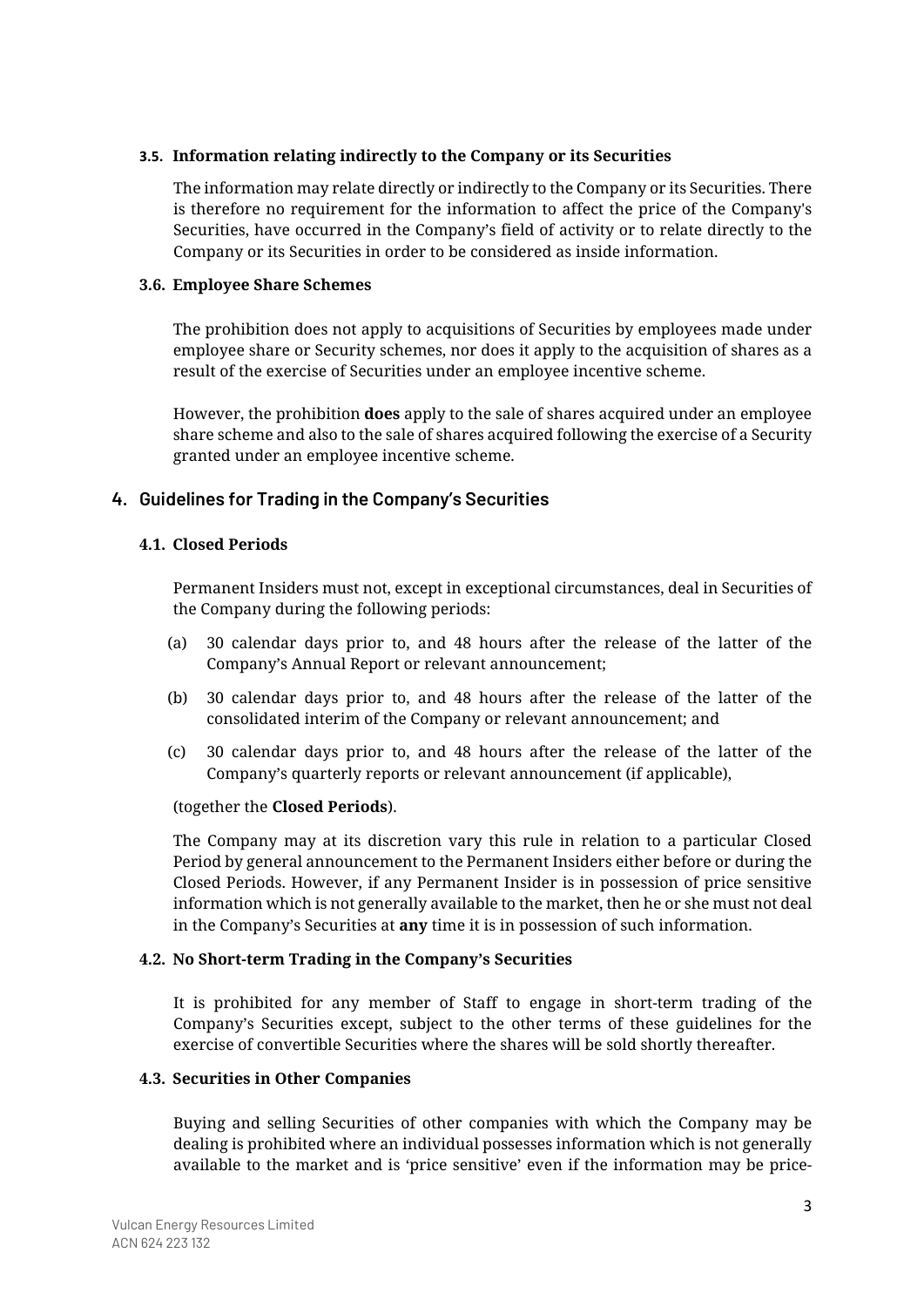sensitive for Company Securities but not for the counterparty. For example, where an individual is aware that the Company is about to sign a major agreement with another company, they should not buy Securities in either the Company or the other company.

## <span id="page-4-0"></span>**4.4. Exceptions**

- (a) Staff may at any time:
	- (i) acquire ordinary shares in the Company by conversion of Securities giving a right of conversion to ordinary shares;
	- (ii) acquire Company Securities under a bonus issue made to all holders of Securities of the same class;
	- (iii) acquire Company Securities under a dividend reinvestment, or top-up plan that is available to all holders or Securities of the same class;
	- (iv) acquire, or agree to acquire or exercise (but not sell Securities following exercise) convertible Securities under an employee incentive scheme (as that term is defined in the ASX Listing Rules);
	- (v) exercise (but not sell Securities following exercise) an option or a, or convert a convertible security, where the final date for the exercise of the option or right, or the conversion of the security, falls during a prohibited period or the Company has had a number of consecutive prohibited periods and the restricted person could not reasonably have been expected to exercise it at a time when free to do so; or
	- (vi) withdraw ordinary shares in the Company held on behalf of Staff in an employee incentive scheme (as that term is defined in the ASX Listing Rules) where the withdrawal is permitted by the rules of that scheme;
	- (vii) transfer Securities of the Company already held into a superannuation fund or other saving scheme in which the restricted person is a beneficiary;
	- (viii) make an investment in, or trade in units of, a fund or other scheme (other than a scheme only investing in the Securities of the Company) where the assets of the fund or other scheme are invested at the discretion of a third party;
	- (ix) where a restricted person is a trustee, trade in the Securities of the Company by that trust, provided the restricted person is not a beneficiary of the trust and any decision to trade during a prohibited period is taken by the other trustees or by the investment managers independently of the restricted person;
	- (x) undertake to accept, or accept, a takeover offer;
	- (xi) trade under an offer or invitation made to all or most of the security holders, such as a rights issue, a security purchase plan, a dividend or distribution reinvestment plan and an equal access buy-back, where the plan that determines the timing and structure of the offer has been approved by the Board. This includes decisions relating to whether or not to take up the entitlements and the sale of entitlements required to provide for the take up of the balance of entitlements under a renounceable pro rata issue;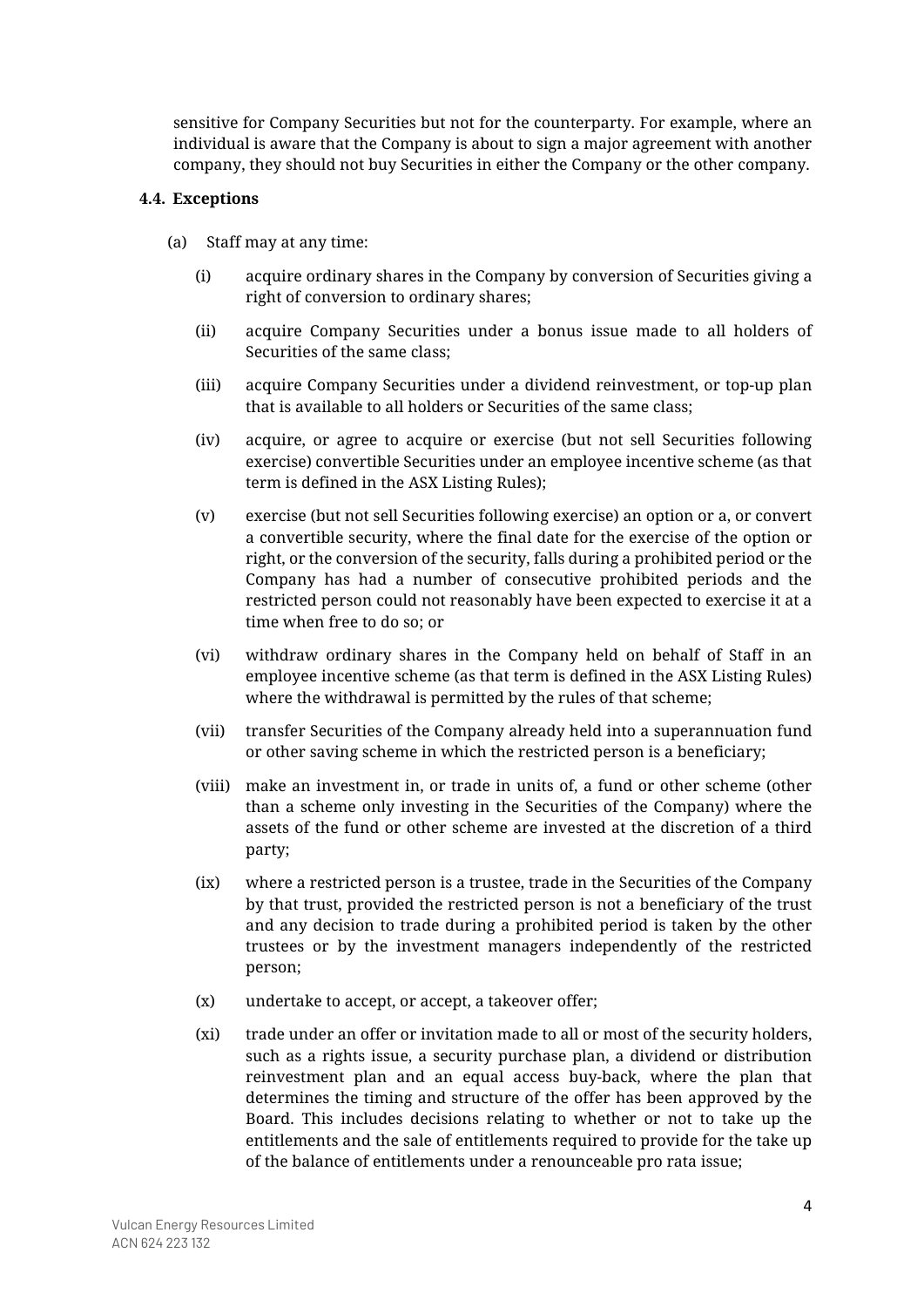- (xii) dispose of Securities of the Company resulting from a secured lender exercising their rights, for example, under a margin lending arrangement;
- (xiii) trade under a non-discretionary trading plan for which prior written clearance has been provided in accordance with procedures set out in this Policy.
- (b) In respect of any share or option plans adopted by the Company, it should be noted that it is not permissible to provide the exercise price of options by selling the shares acquired on the exercise of these options unless the sale of those shares occurs outside the periods specified in paragraph [4.1\(a\).](#page-4-0) Were this to occur at a time when the person possessed inside information, then the sale of Company Securities would be a breach of insider trading laws, even though the person's decision to sell was not influenced by the inside information that the person possessed and the person may not have made a profit on the sale.
- (c) Where Company Securities are provided to a lender as security by way of mortgage or charge, a sale that occurs under that mortgage or charge as a consequence of default would not breach insider trading laws.

## **4.5. Notification of Periods when Permanent Insiders are not Permitted to Trade**

The Company Secretary and/or Legal Counsels will endeavour to notify all Permanent Insiders of the times when they are not permitted to buy or sell the Company's Securities as set out in paragraph [4.1.](#page-4-0) However, it is the sole responsibility of each Permanent Insider to ensure that they do not trade in Company Securities within a Closed Period, and all Permanent Insiders are encouraged to contact the Company Secretary and/or Legal Counsels should they be in doubt as to whether they are within a Closed Period.

# **5. Approval and Notification Requirements**

#### <span id="page-5-1"></span><span id="page-5-0"></span>**5.1. Approval Requirements**

- (a) Any member of the Permanent Insiders (other than the Chairman of the Board or the Managing Director) wishing to buy, sell or exercise rights in relation to the Company's Securities must obtain the prior written approval of the Managing Director before doing so.
- (b) If the Managing Director wishes to buy, sell or exercise rights in relation to the Company's Securities, the Managing Director must obtain the prior written approval of the Chairman of the Board before doing so.
- (c) If the Chairman of the Board wishes to buy, sell or exercise rights in relation to the Company's Securities, the Chairman of the Board must obtain the prior written approval of the Board before doing so.

#### <span id="page-5-2"></span>**5.2. Approvals to Buy or Sell Securities**

(a) All requests to buy or sell Securities as referred to in paragrap[h 5.1\(a\)](#page-5-0) must include the intended volume of Securities to be purchased or sold and an estimated time frame for the sale or purchase.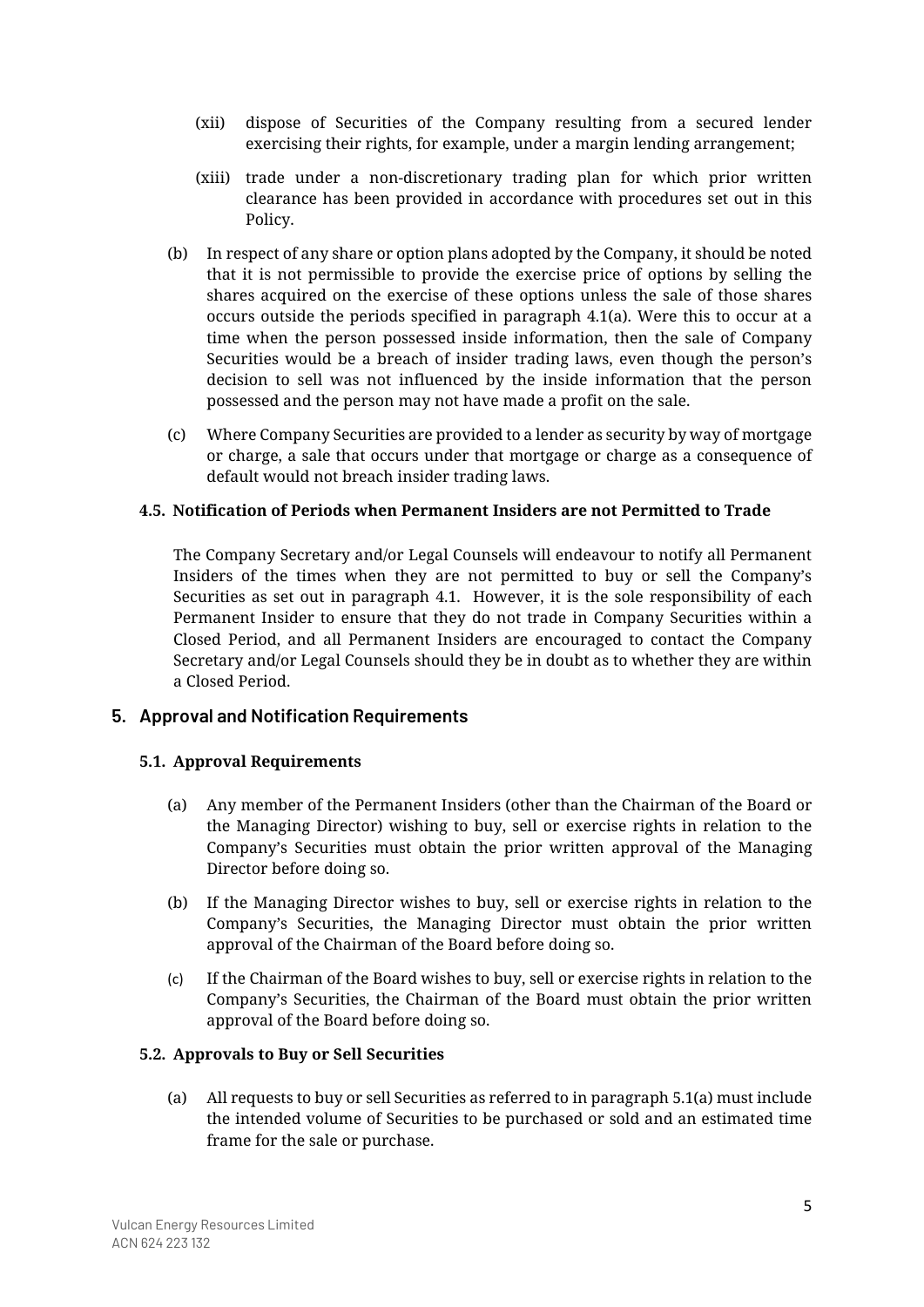(b) Copies of written approvals must be forwarded to the Company Secretary prior to the approved purchase or sale transaction.

# **5.3. Notification**

Subsequent to approval obtained in accordance with paragraphs [5.1](#page-5-1) or [5.2,](#page-5-2) any Permanent Insider who (or through his or her Associates) buys, sells, or exercises rights in relation to Company Securities must notify the Company Secretary in writing of the details of the transaction within two (2) business days of the transaction occurring. This notification obligation operates at all times and includes applications for acquisitions of shares or Security by employees made under employee share or incentive schemes and also applies to the acquisition of shares as a result of the exercise of Securities under an employee Security scheme.

## **5.4. Staff Sales of Securities**

Staff need to be mindful of the market perception associated with any sale of Company Securities and possibly the ability of the market to absorb the volume of shares being sold. With this in mind, the management of the sale of any significant volume of Company Securities (i.e. a volume that would represent a volume in excess of 10% of the total Securities held by the seller prior to the sale, or a volume to be sold that would be in excess of 10% of the average daily traded volume of the shares of the Company on the ASX for the preceding 20 trading days) by Staff needs to be discussed with the Board and the Company's legal advisers prior to the execution of any sale. These discussions need to be documented in the form of a file note, to be retained by the Company Secretary.

#### **5.5. Exemption from Closed Periods Restrictions due to Exceptional Circumstance**

Permanent Insiders who are not in possession of inside information in relation to the Company, may be given prior written clearance by the Managing Director (or in the case of the Managing Director, the Chairman of the Board or in the case of the Chairman, by all other members of the Board) to sell or otherwise dispose of Company Securities in a Closed Period where the person is in severe financial hardship or where there are exceptional circumstances as set out in this policy.

#### **5.6. Severe Financial Hardship or Exceptional Circumstances**

- (a) The determination of whether a Permanent Insider is in severe financial hardship will be made by the Managing Director (or in the case of the Managing Director, the Chairman of the Board or in the case of the Chairman, by all other members of the Board).
- (b) A financial hardship or exceptional circumstances determination can only be made by examining all of the facts and if necessary, obtaining independent verification of the facts from banks, accountants or other like institutions.

# **5.7. Financial Hardship**

(a) Permanent Insiders may be in severe financial hardship if they have a pressing financial commitment that cannot be satisfied other than by selling the Securities of the Company.